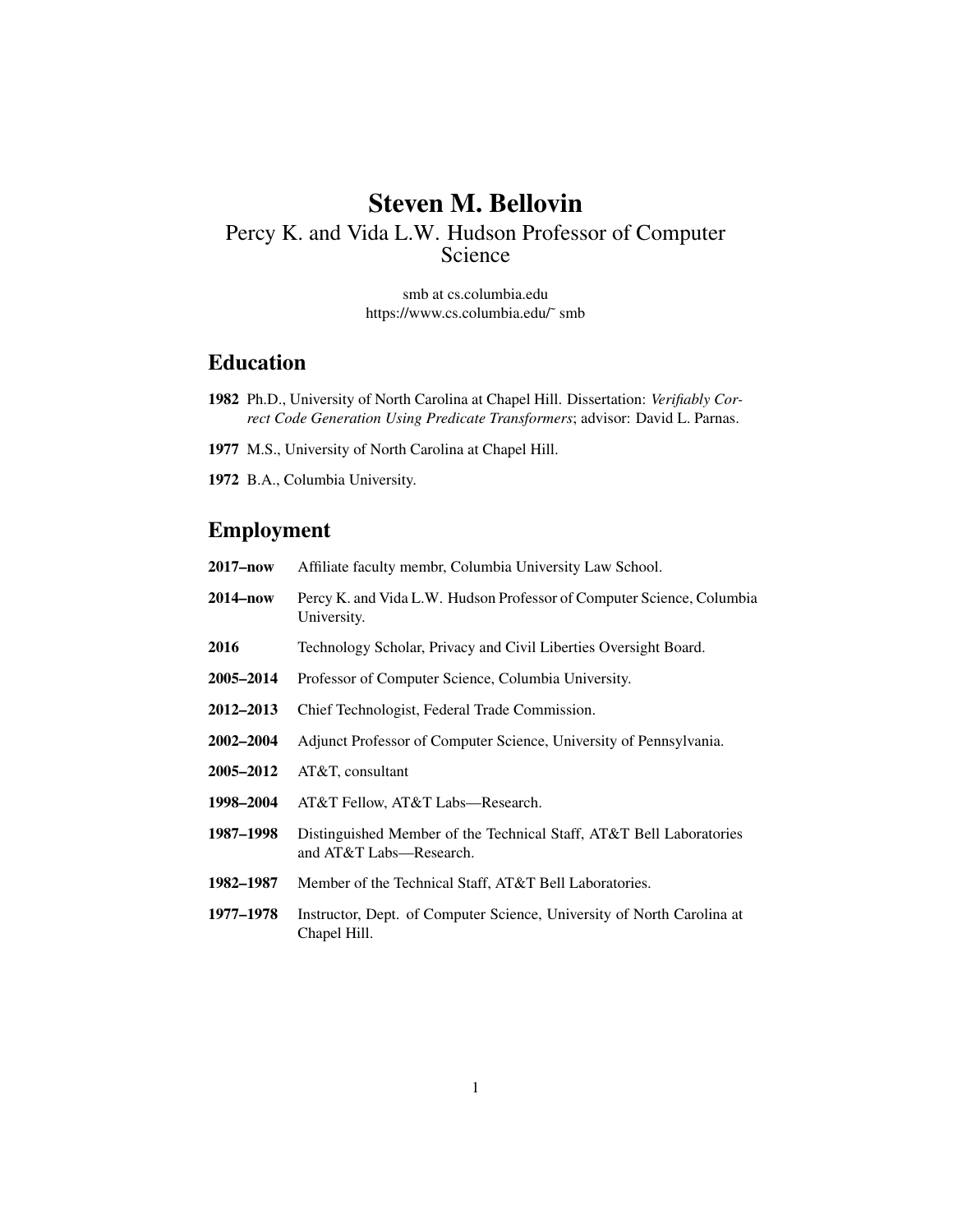#### Honors

- 2016 ESORICS Outstanding Research Award
- 2016 EFF Pioneer Award (co-winner with the other authors of the "Keys Under Doormats" paper)
- 2015 J.D. Falk Award (co-winner with the other authors of the "Keys Under Doormats" paper)
- 2014 Elected to the Cybersecurity Hall of Fame
- 2006 Received the 2007 NIST/NSA National Computer Systems Security Award
- 2001 Elected to the National Academy of Engineering.
- 1998 Named an AT&T Fellow.
- 1995 Received the Usenix Lifetime Achievement Award ("The Flame"), along with Tom Truscott and Jim Ellis, for our role in creating Usenet.

#### Books and Chapters

- Lynette I. Millett, Baruch Fischhoff, and Peter J. Weinberger, editors. *Foundational Cybersecurity Research: Improving Science, Engineering, and Institutions*. National Academies Press, 2017.
- Steven M. Bellovin. *Thinking Security: Stopping Next Year's Hackers*. Addison-Wesley, Boston, 2016.
- Salvatore Stolfo, Steven M. Bellovin, Angelos D. Keromytis, Sara Sinclair, Sean Smith, and Shlomo Hershkop, editors. *Insider Attack and Cyber Security: Beyond the Hacker (Advances in Information Security)*. Springer, 2008.
- Seymour E. Goodman and Herbert S. Lin, editors. *Toward a Safer and More Secure Cyberspace*. National Academy Press, 2007.
- Stephen T. Kent and Lynette I. Millett, editors. *Who Goes There? Authentication Through the Lens of Privacy*. National Academies Press, 2003.
- John L. Hennessy, David A. Patterson, and Herbert S. Lin, editors. *Information Technology for Counterterrorism: Immediate Actions and Future Possibilities*. National Academies Press, 2003.
- William R. Cheswick, Steven M. Bellovin, and Aviel D. Rubin. *Firewalls and Internet Security; Repelling the Wily Hacker*. Addison-Wesley, Reading, MA, 2 edition, 2003.
- *Making the Nation Safer: The Role of Science and Technology in Countering Terrorism*. National Academies Press, 2002.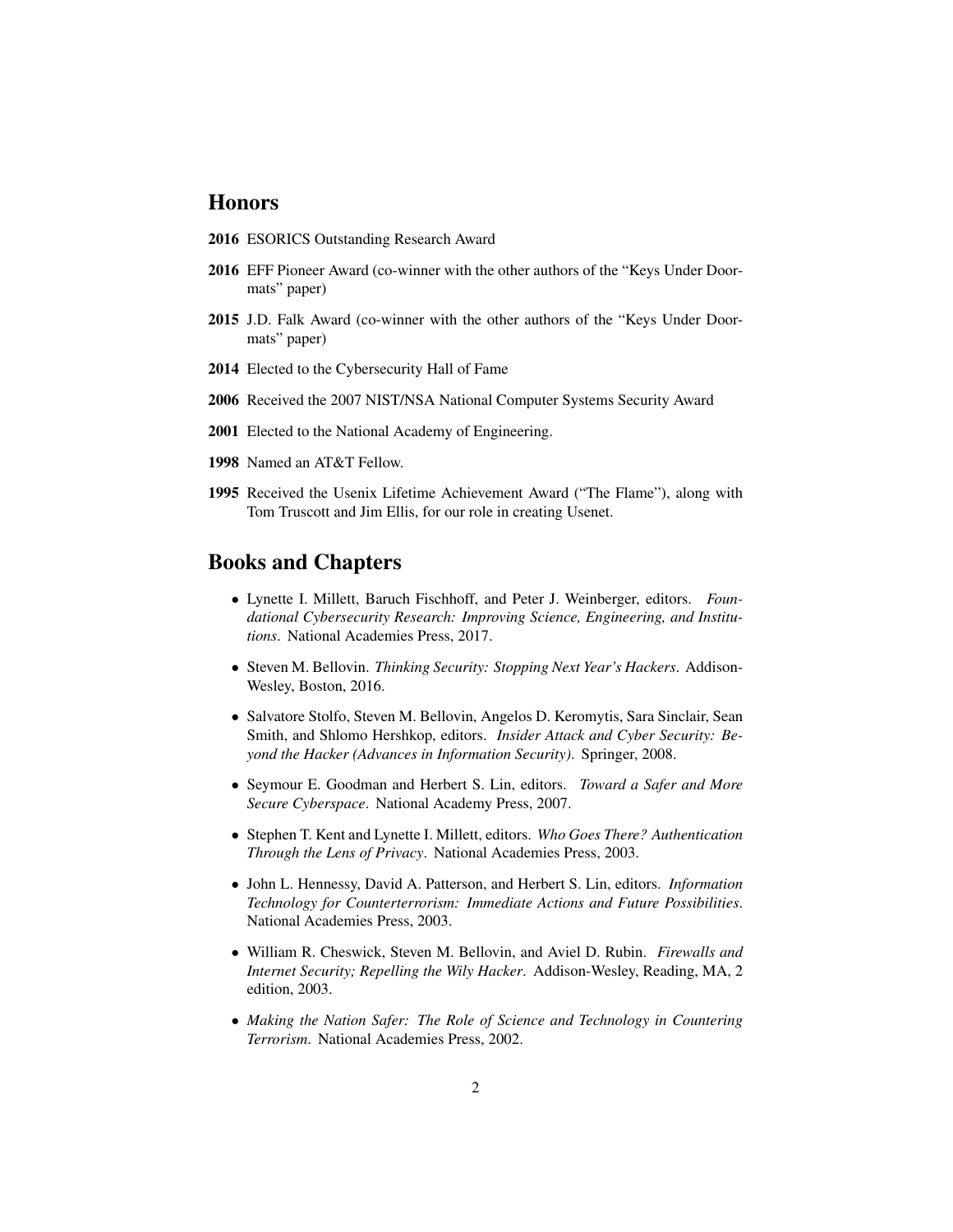- Stephen T. Kent and Lynette I. Millett, editors. *IDs—Not That Easy: Questions About Nationwide Identity Systems*. National Academies Press, 2002.
- Fred B. Schneider, editor. *Trust in Cyberspace*. National Academy Press, 1999.
- Network security issues. In Peter Denning and Dorothy Denning, editors, *Internet Besieged: Countering Cyberspace Scofflaws*. ACM Press, 1997.
- Network security issues. In A. Tucker, editor, *CRC Computer Science and Engineering Handbook*. CRC Press, 1996.
- Security and software engineering. In B. Krishnamurthy, editor, *Practical Reusable UNIX Software*. John Wiley & Sons, 1995.
- William R. Cheswick and Steven M. Bellovin. *Firewalls and Internet Security: Repelling the Wily Hacker*. Addison-Wesley, Reading, MA, 1 edition, 1994.

## Papers and Articles

- Steve Bellovin. Here's how to make sure Hawaii's missile warning fiasco isn't repeated. *Ars Technica*, January 21, 2018.
- Jonathan Bair, Steven Bellovin, Andrew Manley, Blake Reid, and Adam Shostack. Voluntary reporting of cybersecurity incidents. *Colorado Technology Law Journal*, 16(2), 2018. To appear.
- Steven Bellovin. Replacing social security numbers is harder than you think. *Vice Motherboard*, October 5, 2017.
- Steven M. Bellovin, Susan Landau, and Herbert S. Lin. Limiting the undesired impact of cyber weapons: Technical requirements and policy implications. *Journal of Cybersecurity*, 3(1), 2017.
- Sebastian Zimmeck, Hyungtae Kim, Steven M. Bellovin, and Tony Jebara. A privacy analysis of cross-device tracking. In *Usenix Security*, August 2017.
- Sebastian Zimmeck, Ziqi Wang, Lieyong Zou, Roger Iyengar, Bin Liu, Florian Schaub, Shomir Wilson, Norman Sadeh, Steven M. Bellovin, and Joel Reidenberg. Automated analysis of privacy requirements for mobile apps. In *Proceedings of NDSS '17*, February 2017.
- Steven M. Bellovin. Who are you? *IEEE Security & Privacy*, 15(6), November/December 2017.
- Steven M. Bellovin. Jurisdiction and the internet. *IEEE Security & Privacy*, 15(3), May–June 2017.
- Steven M. Bellovin. Further information on Miller's 1882 one-time pad. *Cryptologia*, 2017. To appear.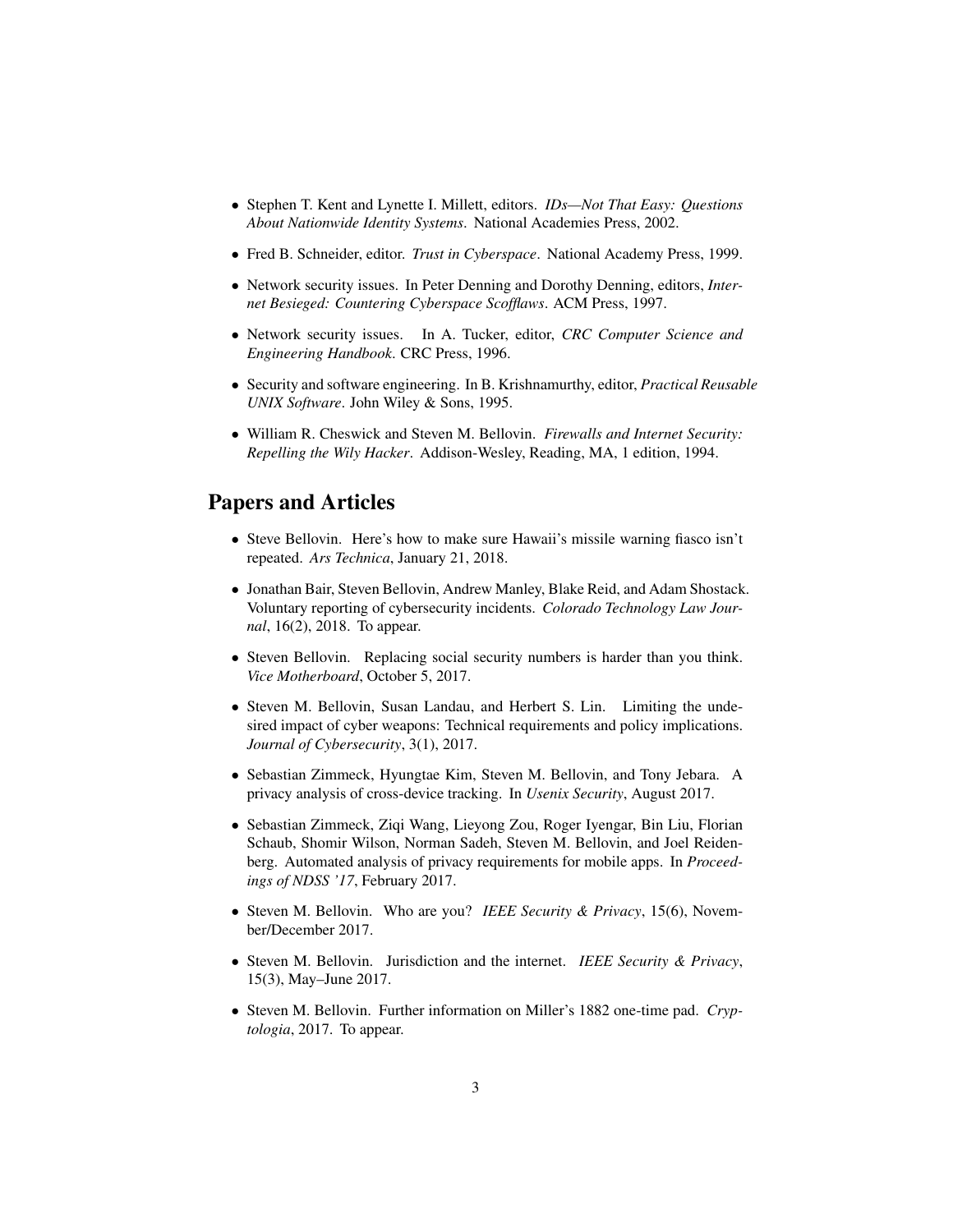- Steven M. Bellovin. Mysterious checks from Mauborgne to Fabyan. *Cryptologia*, 2017. To appear.
- John Koh, Steven M. Bellovin, and Jason Nieh. Mitigating email attacks with easy email encryption. Draft, November 2016.
- Steven M. Bellovin and Adam Shostack. Input to the Commission on Enhancing National Cybersecurity, September 2016.
- Steven M. Bellovin. Comments on "Protecting the privacy of customers of broadband other telecommunications services", July 2016.
- Steven M. Bellovin, Matt Blaze, Susan Landau, and Stephanie Pell. It's too complicated: How the Internet upends *Katz*, *Smith*, and electronic surveillance law. *Harvard Journal of Law and Technology*, 30(1):1–101, Fall 2016.
- Steven M. Bellovin, Matt Blaze, and Susan Landau. Insecure surveillance: Technical issues with remote computer searches. *IEEE Computer*, 49(3):14–24, March 2016. An earlier version is available at https://www.cs.columbia. edu/˜smb/papers/rsearch.pdf.
- Steven M. Bellovin. Easy email encryption. *IEEE Security & Privacy*, 14(6), November–December 2016.
- Steven M. Bellovin. Further information on Miller's 1882 one-time pad. Technical Report CUCS-011-16, Department of Computer Science, Columbia University, November 25, 2016.
- Steven M. Bellovin. Vernam, Mauborgne, and Friedman: The one-time pad and the index of coincidence. In Peter Y. A. Ryan, David Naccache, and Jean-Jacques Quisquater, editors, *The New Codebreakers: Essays Dedicated to David Kahn on the Occasion of His 85th Birthday*. Springer, 2016.
- Steven M. Bellovin. Mysterious checks from Mauborgne to Fabyan. Technical Report CUCS-012-16, Department of Computer Science, Columbia University, November 28, 2016. Revised version.
- Harold Abelson, Ross Anderson, Steven M. Bellovin, Josh Benaloh, Matt Blaze, Whitfield Diffie, John Gilmore, Matthew Green, Susan Landau, Peter G. Neumann, Ronald L. Rivest, Jeffrey I. Schiller, Bruce Schneier, Michael A. Specter, and Daniel J. Weitzner. Keys under doormats: Mandating insecurity by requiring government access to all data and communications. *Journal of Cybersecurity*, 1(1), September 2015.
- Harold Abelson, Ross Anderson, Steven M. Bellovin, Josh Benaloh, Matt Blaze, Whitfield Diffie, Matthew Green, Peter G. Neumann, Susan Landau, Ronald L. Rivest, Jeffrey I. Schiller, Bruce Schneier, Michael Specter, and Daniel J. Weitzner. Keys under doormats: Mandating insecurity by requiring government access to all data and communications. Technical Report MIT-CSAIL-TR-2015-026, Computer Science and Artificial Intelligence Laboratory, 2015.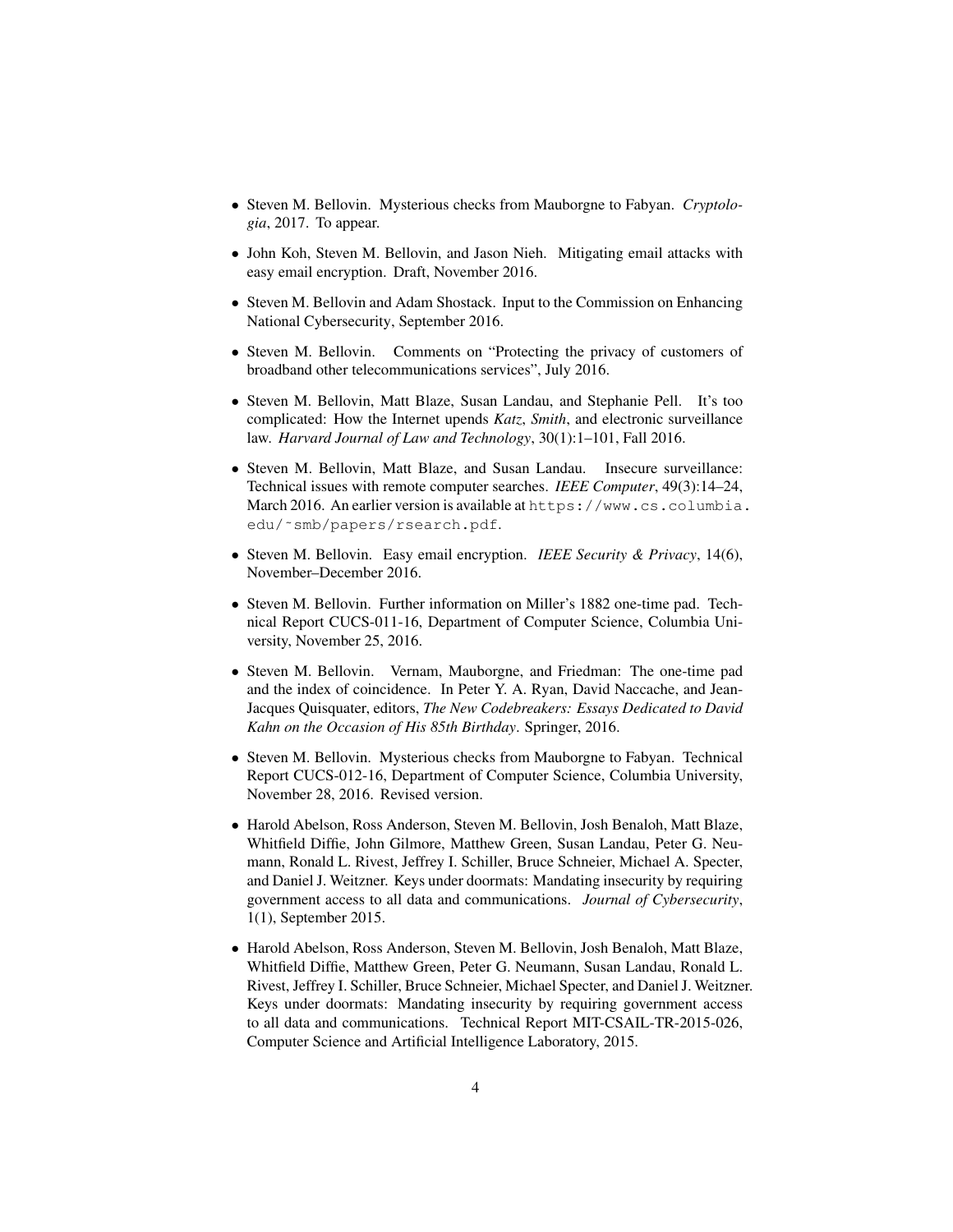- Steven M. Bellovin. The danger of 'exceptional access'. *CNN.com*, November 18, 2015.
- Chris Riederer, Sebastian Zimmeck, Coralie Phanord, Augustin Chaintreau, and Steven M. Bellovin. I don't have a photograph but you can have my footprints revealing the demographics of location data. In *Proceedings of COSN '15*, 2015.
- Ben A. Fisch, Binh Vo, Fernando Krell, Abishek Kumarasubramanian, Vladimir Kolesnikov, Tal Malkin, and Steven M. Bellovin. Malicious-client security in Blind Seer: A scalable private DBMS. In *IEEE Symposium on Security and Privacy*, May 2015.
- Steven M. Bellovin. What a real cybersecurity bill should address. *IEEE Security & Privacy*, 13(3):88–88, May/June 2015.
- Steven M. Bellovin, Matt Blaze, and Susan Landau. Comments on proposed remote search rules, October 2014.
- Steven M. Bellovin. The economics of cyberwar. Technical Report CUCS-010- 14, Department of Computer Science, Columbia University, April 2014. Presented at the Institute for New Economic Thinking's *Human After All*.
- Steven M. Bellovin, Matt Blaze, Sandy Clark, and Susan Landau. Lawful hacking: Using existing vulnerabilities for wiretapping on the Internet. *Northwestern Journal of Technology & Intellectual Property*, 12(1), 2014.
- Steven M. Bellovin, Renée M. Hutchins, Tony Jebara, and Sebastian Zimmeck. When enough is enough: Location tracking, mosaic theory, and machine learning. *NYU Journal of Law and Liberty*, 8(2):555–628, 2014.
- Sebastian Zimmeck and Steven M. Bellovin. Privee: An architecture for automatically analyzing web privacy policies. In *23rd USENIX Security Symposium (USENIX Security 14)*, pages 1–16, San Diego, CA, August 2014. USENIX Association.
- Steven M. Bellovin. Position paper: Security and simplicity. In *W3C/IAB Workshop on Strengthening the Internet Against Pervasive Monitoring (STRINT)*, March 2014.
- Binh Vo and Steven M. Bellovin. Anonymous publish-subscribe systems. In *SECURECOMM*, Beijing, September 2014.
- Vasilis Pappas, Fernando Krell, Binh Vo, Vladimir Kolesnikov, Tal Malkin, Seung Geol Choi, Wesley George, Angelos Keromytis, and Steven M. Bellovin. Blind Seer: A scalable private DBMS. In *IEEE Symposium on Security and Privacy*, May 2014.
- Steven M. Bellovin, R. Bush, and D. Ward. Security Requirements for BGP Path Validation. RFC 7353, August 2014.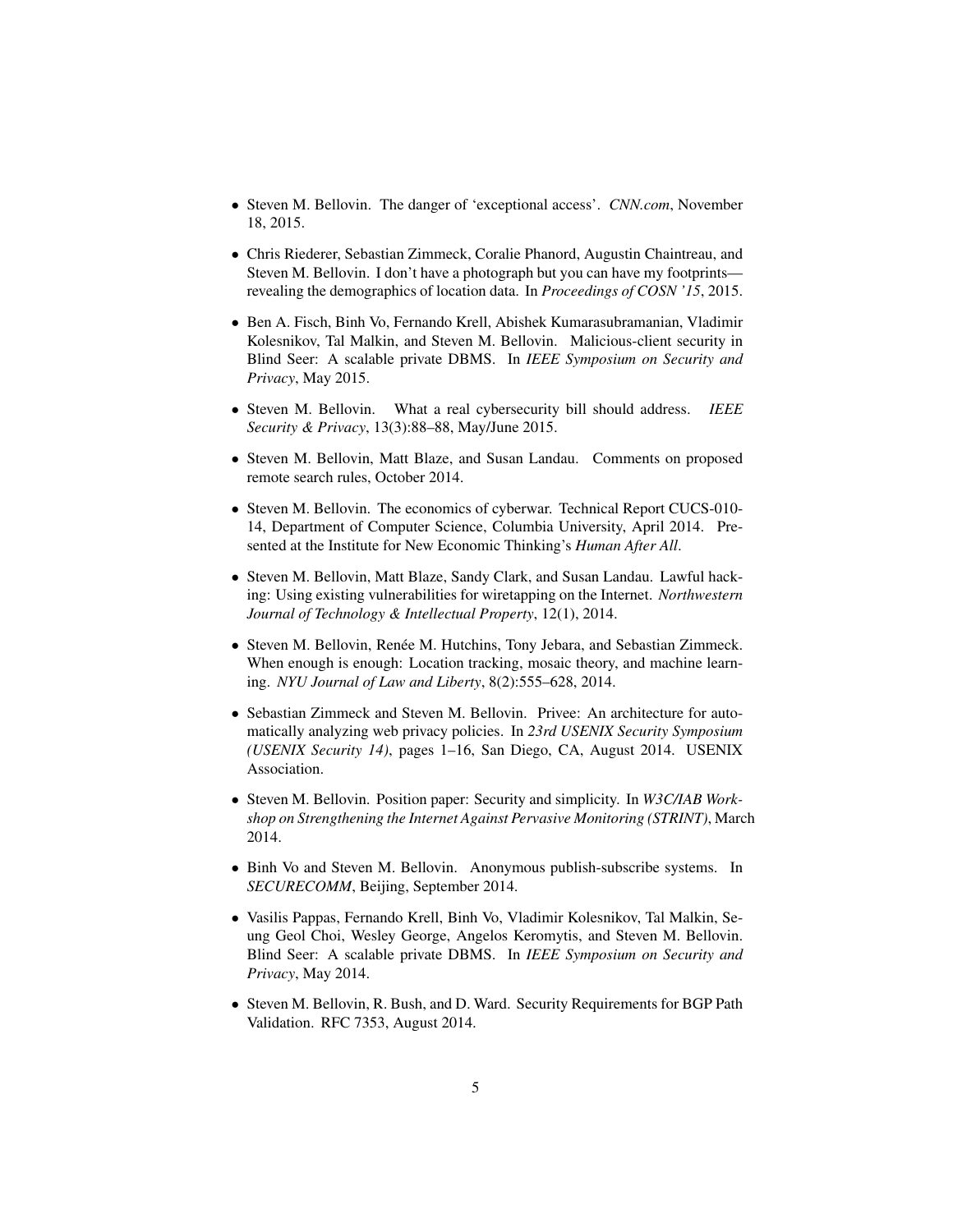- Steven M. Bellovin. What should crypto look like? *IEEE Security & Privacy*, 12(6):108–108, November 2014.
- Steven M. Bellovin. Dr. Strangecode. *IEEE Security & Privacy*, 12(3), May– June 2014.
- Steven M. Bellovin. By any means possible: How intelligence agencies have gotten their data. *IEEE Security & Privacy*, 12(4), July–August 2014.
- Steven M. Bellovin. Vernam, Mauborgne, and Friedman: The one-time pad and the index of coincidence. Technical Report CUCS-014-14, Department of Computer Science, Columbia University, May 2014.
- Steven M. Bellovin. Submission to the Privacy and Civil Liberties Oversight Board: Technical issues raised by the Section 215 and Section 702 surveillance programs, July 2013.
- Steven M. Bellovin, Matt Blaze, Sandy Clark, and Susan Landau. Going bright: Wiretapping without weakening communications infrastructure. *IEEE Security & Privacy*, 11(1):62–72, January–February 2013.
- Steven M. Bellovin. Why healthcare.gov has so many problems. *CNN.com*, October 15 2013.
- Steven M. Bellovin. Military cybersomethings. *IEEE Security & Privacy*, 11(3):88, May–June 2013.
- Steven M. Bellovin. Walls and gates. *IEEE Security & Privacy*, 6(11), November-December 2013.
- Steven M. Bellovin, Scott O. Bradner, Whitfield Diffie, Susan Landau, and Jennifer Rexford. Can it really work? Problems with extending EINSTEIN 3 to critical infrastructure. *National Security Journal*, 3, 2012.
- Carl Landwehr, Dan Boneh, John Mitchell, Steven M. Bellovin, Susan Landau, and Mike Lesk. Privacy and cybersecurity: The next 100 years. *Proceedings of the IEEE*, PP(99):1–15, 2012.
- Maritza Johnson, Serge Egelman, and Steven M. Bellovin. Facebook and privacy: It's complicated. In *Symposium On Usable Privacy and Security (SOUPS)*, July 2012.
- Michelle Madejski, Maritza Johnson, and Steven M. Bellovin. A study of privacy setting errors in an online social network. In *Proceedings of SESOC 2012*, 2012.
- Mariana Raykova, Hang Zhao, and Steven M. Bellovin. Privacy enhanced access control for outsourced data sharing. In *Financial Cryptography and Data Security*, March 2012.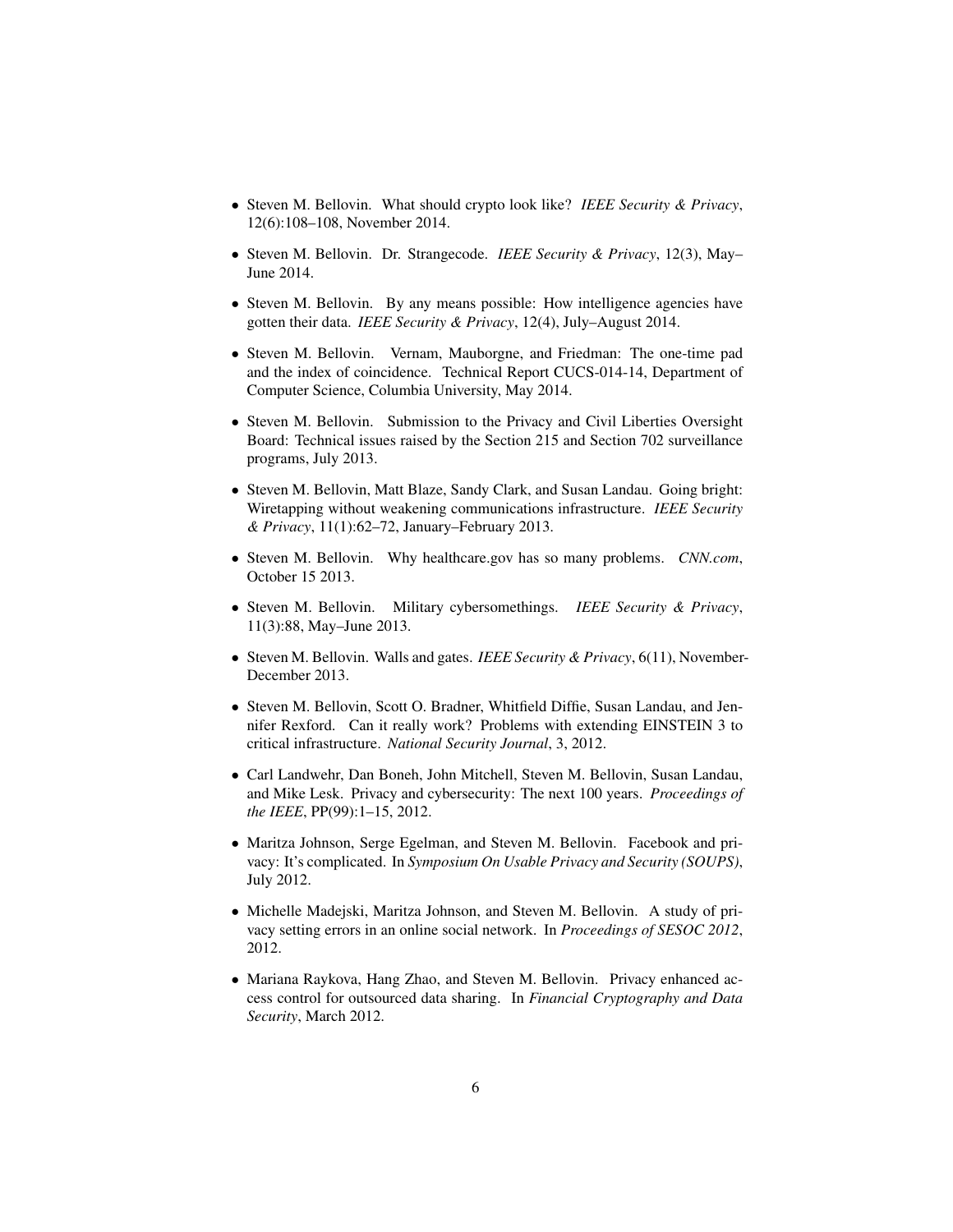- Mariana Raykova, Ang Cui, Binh Vo, Bin Liu, Tal Malkin, Steven M. Bellovin, and Salvatore J. Stolfo. Usable secure private search. *IEEE Security & Privacy*, 10(5), September-October 2012.
- F. Gont and Steven M. Bellovin. Defending against Sequence Number Attacks. RFC 6528, February 2012.
- Steven M. Bellovin. The major cyberincident investigations board. *IEEE Security & Privacy*, 10(6):96, November–December 2012.
- Steven M. Bellovin. Fighting the last war. *IEEE Security & Privacy*, 10(3), May–June 2012.
- Steven M. Bellovin, Scott O. Bradner, Whitfield Diffie, Susan Landau, and Jennifer Rexford. As simple as possible—but not more so. *Communications of the ACM*, 2011. Note: this is a shorter version of "Can it really work?".
- Maritza L. Johnson, Steven M. Bellovin, and Angelos D. Keromytis. Computer security research with human subjects: Risks, benefits and informed consent. In *Financial Cryptography and Data Security*, Lecture Notes in Computer Science. Springer Berlin / Heidelberg, 2011.
- Michelle Madejski, Maritza Johnson, and Steven M. Bellovin. The failure of online social network privacy settings. Technical Report CUCS-010-11, Department of Computer Science, Columbia University, February 2011.
- Sal Stolfo, Steven M. Bellovin, and David Evans. Measuring security. *IEEE Security & Privacy*, 9(3):88, May–June 2011.
- Hang Zhao, Jorge Lobo, Arnab Roy, and Steven M. Bellovin. Policy refinement of network services for MANETs. In *The 12th IFIP/IEEE International Symposium on Integrated Network Management (IM 2011)*, Dublin, Ireland, May 2011.
- Mariana Raykova, Hang Zhao, and Steven M. Bellovin. Privacy enhanced access control for outsourced data sharing. Technical Report CUCS-039-11, Department of Computer Science, Columbia University, 2011.
- Vasilis Pappas, Mariana Raykova, Binh Vo, Steven M. Bellovin, and Tal Malkin. Private search in the real world. In *Proceedings of the 2011 Annual Computer Security Applications Conference*, December 2011.
- Steven M. Bellovin. Clouds from both sides. *IEEE Security & Privacy*, 9(3), May–June 2011.
- Steven M. Bellovin. Security think. *IEEE Security & Privacy*, 9(6), November– December 2011.
- Steven M. Bellovin. Frank Miller: Inventor of the one-time pad. *Cryptologia*, 35(3):203–222, July 2011. An earlier version is available as technical report CUCS-009-11.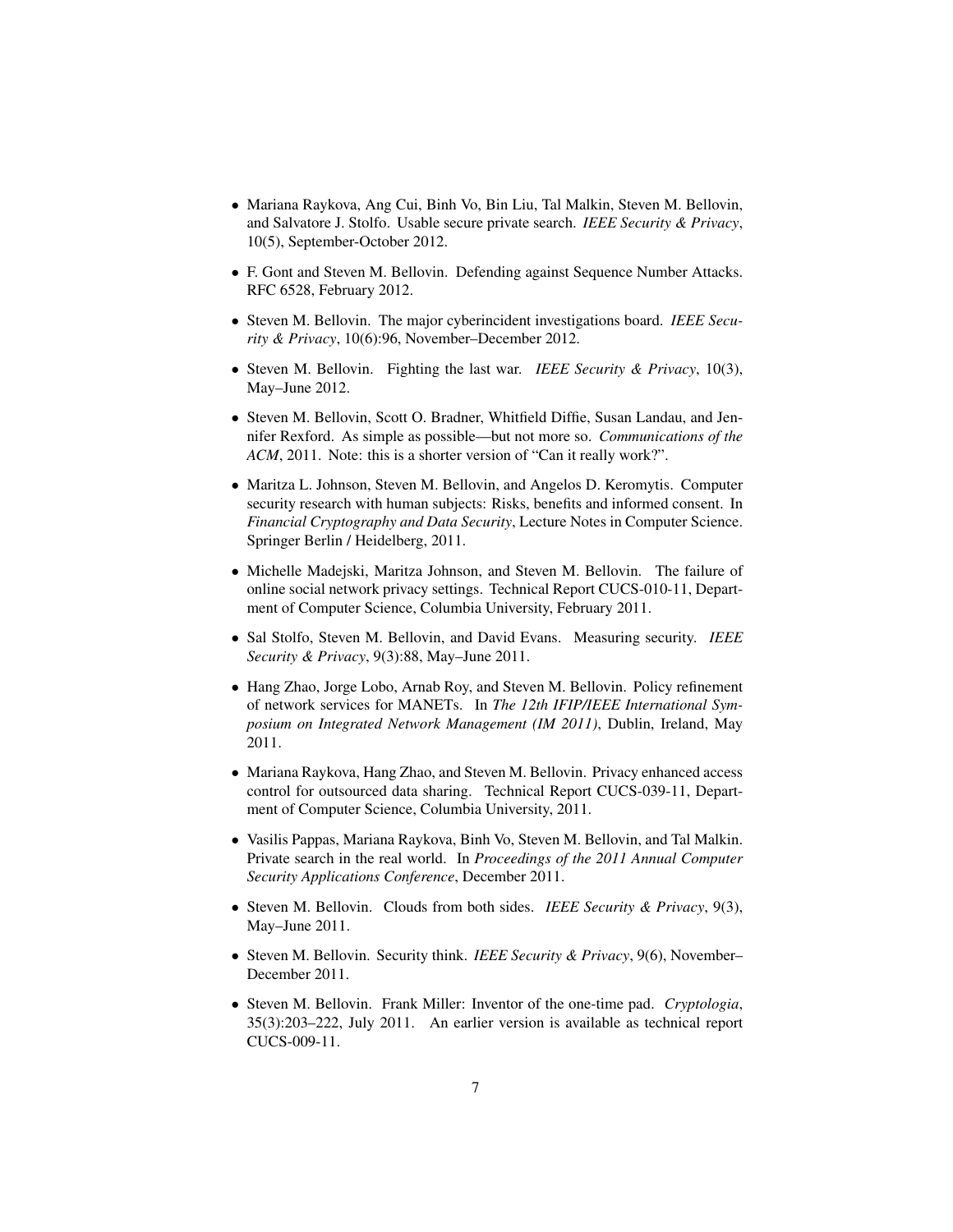- Steven M. Bellovin. Frank Miller: Inventor of the one-time pad. Technical Report CUCS-009-11, Department of Computer Science, Columbia University, March 2011. A revised version appeared in *Cryptologia* 35(3), July 2011.
- Maritza Johnson and Steven M. Bellovin. Policy management for e-health records. Usenix HealthSec, August 2010. Position paper.
- Hang Zhao and Steven M. Bellovin. High performance firewalls in MANETs. In *International Conference on Mobile Ad-hoc and Sensor Networks*, pages 154– 160, December 2010.
- Shreyas Srivatsan, Maritza Johnson, and Steven M. Bellovin. Simple-VPN: Simple IPsec configuration. Technical Report CUCS-020-10, Department of Computer Science, Columbia University, July 2010.
- Elli Androulaki, Binh Vo, and Steven M. Bellovin. A real-world identity management system with master secret revocation. Technical Report CUCS-008-10, Department of Computer Science, Columbia University, April 2010.
- Elli Androulaki and Steven M. Bellovin. A secure and privacy-preserving targeted ad-system. In *Proceedings of the 1st Workshop on Real-Life Cryptographic Protocols and Standardization*, January 2010.
- Vasilis Pappas, Mariana Raykova, Binh Vo, Steven M. Bellovin, and Tal Malkin. Trade-offs in private search. Technical Report CUCS-022-10, Department of Computer Science, Columbia University, September 2010.
- Elli Androulaki, Binh Vo, and Steven M. Bellovin. Privacy-preserving, taxable bank accounts. In *Proceedings of the European Symposium on Research in Computer Security (ESORICS)*, Athens, September 2010. Longer version issued as Tech Report CUCS-005-10.
- Elli Androulaki, Binh Vo, and Steven M. Bellovin. Privacy-preserving, taxable bank accounts. Technical Report CUCS-005-10, Department of Computer Science, Columbia University, April 2010.
- Steven M. Bellovin. Identity and security. *IEEE Security & Privacy*, 8(2), March–April 2010.
- Steven M. Bellovin. Perceptions and reality. *IEEE Security & Privacy*, 8(5), September–October 2010.
- Steven M. Bellovin and Randy Bush. Configuration management and security. *IEEE Journal on Selected Areas in Communications*, 27(3):268–274, April 2009.
- Shaya Potter, Steven M. Bellovin, and Jason Nieh. Two person control administration: Preventing administration faults through duplication. In *LISA '09*, November 2009.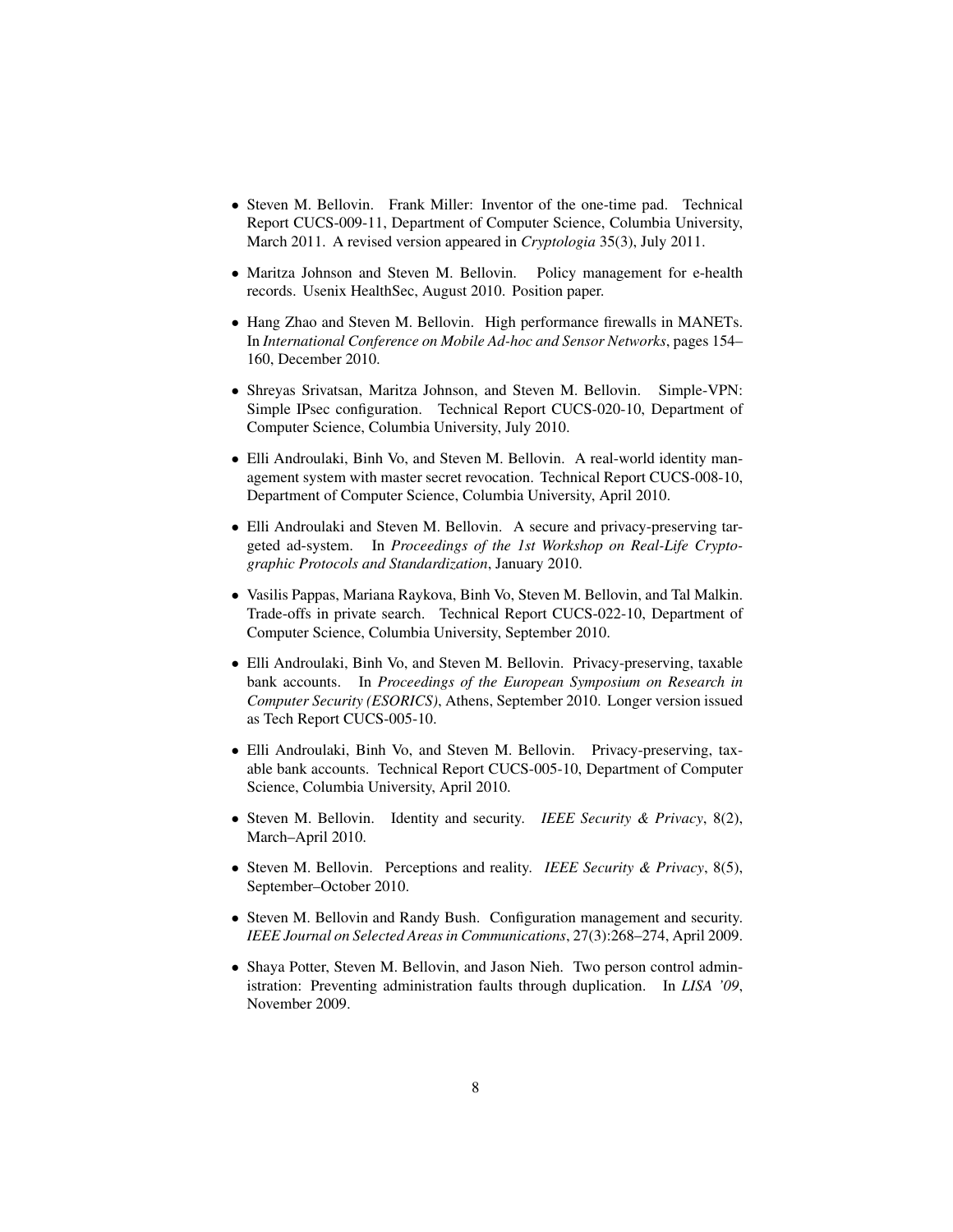- Maritza Johnson, Steven M. Bellovin, Robert W. Reeder, and Stuart Schechter. Laissez-faire file sharing: Access control designed for individuals at the endpoints. In *New Security Paradigms Workshop*, September 2009.
- Hang Zhao and Steven M. Bellovin. Source prefix filtering in ROFL. Technical Report CUCS-033-09, Department of Computer Science, Columbia University, July 2009.
- Yuu-Heng Cheng, Mariana Raykova, Alex Poylisher, Scott Alexander, Martin Eiger, and Steven M. Bellovin. The Zodiac policy subsystem: a policy-based management system for a high-security MANET. In *IEEE Policy 2009*, July 2009. Longer version issued as CUCS-023-09.
- Yuu-Heng Cheng, Scott Alexander, Alex Poylisher, and Mariana Raykova Steven M. Bellovin. The Zodiac policy subsystem: a policy-based management system for a high-security MANET. Technical Report CUCS-023-09, Department of Computer Science, Columbia University, May 2009.
- Elli Androulaki and Steven M. Bellovin. An anonymous credit card system. In *Proceedings of 6th International Conference on Trust, Privacy & Security in Digital Business (TrustBus)*, September 2009. Longer version issued as Tech Report CUCS-010-09.
- Elli Androulaki and Steven M. Bellovin. An anonymous credit card system. Technical Report CUCS-010-09, Department of Computer Science, Columbia University, February 2009.
- Elli Androulaki and Steven M. Bellovin. Anonymous delivery of physical objects. In *Symposium on Privacy-Enhancing Technologies (PET)*, July 2009.
- Elli Androulaki, Binh Vo, and Steven M. Bellovin. Cybersecurity through identity management. In *Engaging Data: First International Forum on the Application and Management of Personal Electronic Information*, October 2009.
- Elli Androulaki and Steven M. Bellovin. A secure and privacy-preserving targeted ad-system. Technical Report CUCS-044-09, Department of Computer Science, Columbia University, October 2009. A revised version will appear at the 1st Workshop on Real-Life Cryptographic Protocols and Standardization.
- Mariana Raykova, Binh Vo, Tal Malkin, and Steven M. Bellovin. Secure anonymous database search. In *Proceedings of the ACM Cloud Computing Security Workshop*, November 2009.
- Steven M. Bellovin. Guidelines for Specifying the Use of IPsec Version 2. RFC 5406, February 2009.
- Steven M. Bellovin. The government and cybersecurity. *IEEE Security & Privacy*, 7(2), March–April 2009. (Ignore the part that says I work for Microsoft—I don't. . . The editor and I both missed that in the galleys.).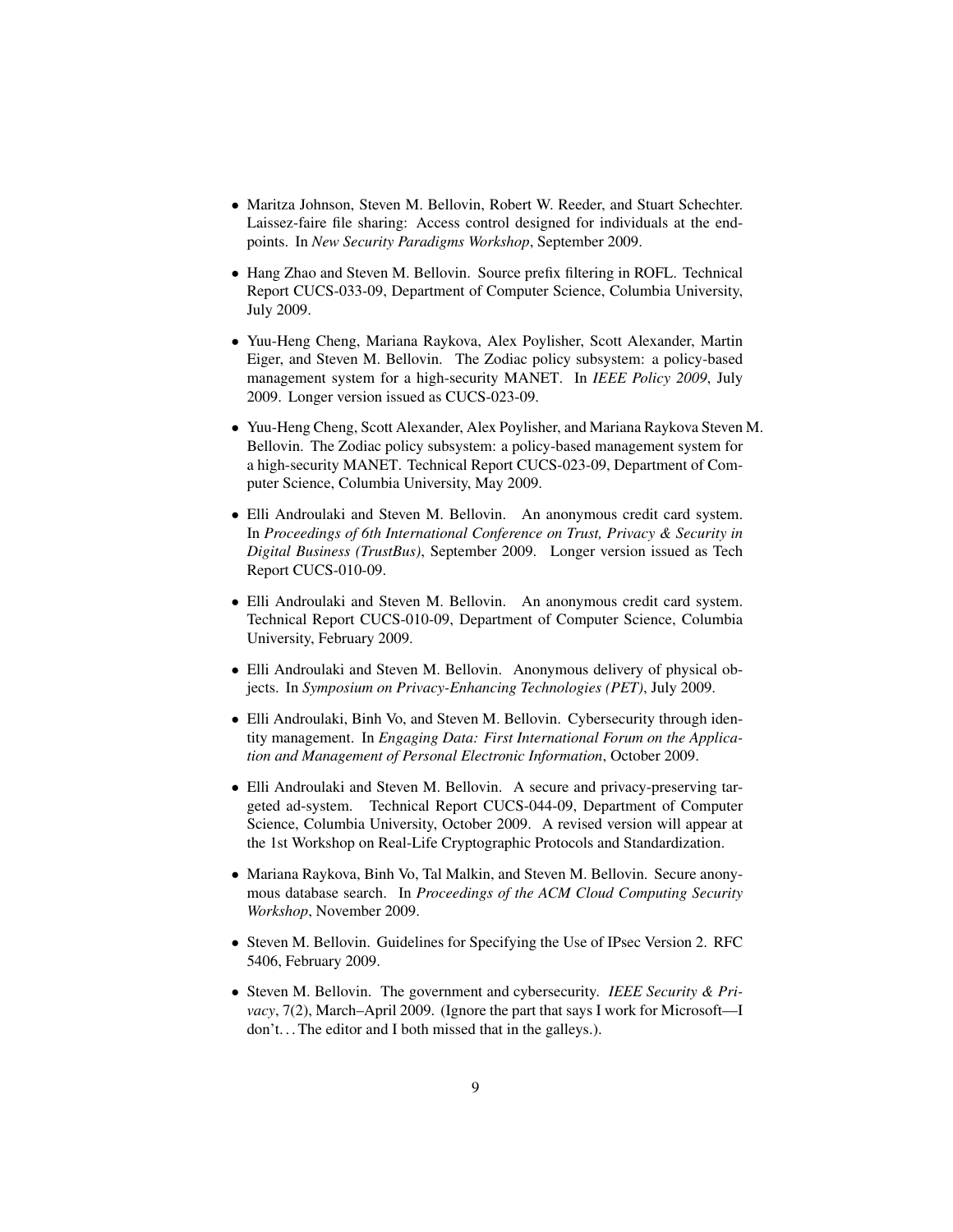- Steven M. Bellovin. Security as a systems property. *IEEE Security & Privacy*, 7(5), September–October 2009.
- Maritza Johnson, Chaitanya Atreya, Adam Aviv, Mariana Raykova, Steven M. Bellovin, and Gail Kaiser. RUST: The reusable security toolkit, 2008. Draft.
- Steven M. Bellovin, Matt Blaze, Whitfield Diffie, Susan Landau, Peter G. Neumann, and Jennifer Rexford. Risking communications security: Potential hazards of the "Protect America Act". *IEEE Security & Privacy*, 6(1):24–33, January–February 2008.
- Kyle Dent and Steven M. Bellovin. Newspeak: A secure approach for designing web applications. Technical Report CUCS-008-08, Department of Computer Science, Columbia University, February 2008.
- Hang Zhao, Jorge Lobo, and Steven M. Bellovin. An algebra for integration and analysis of Ponder2 policies. In *Proceeding of the 9th IEEE Workshop on Policies for Distributed Systems and Networks*, June 2008.
- Hang Zhao, Chi-Kin Chau, and Steven M. Bellovin. ROFL: Routing as the firewall layer. In *New Security Paradigms Workshop*, September 2008. A version is available as Technical Report CUCS-026-08.
- Maritza Johnson, Chaitanya Atreya, Adam Aviv, Mariana Raykova, Steven M. Bellovin, and Gail Kaiser. RUST: A retargetable usability testbed for website authentication technologies. In *Usenix Workshop on Usability, Psychology, and Security*, April 2008.
- Maritza Johnson and Steven M. Bellovin. Security assurance for web device APIs. In *Security for Access to Device APIs from the Web - W3C Workshop*, December 2008.
- Elli Androulaki, Mariana Raykova, Angelos Stavrou, and Steven M. Bellovin. PAR: Payment for anonymous routing. In *Proceedings of the 8th Privacy Enhancing Technologies Symposium*, July 2008.
- Elli Androulaki, Seung Geol Choi, Steven M. Bellovin, and Tal Malkin. Reputation systems for anonymous networks. In *Proceedings of the 8th Privacy Enhancing Technologies Symposium*, July 2008.
- Olaf Maennel, Randy Bush, Luca Cittadini, and Steven M. Bellovin. A better approach than carrier-grade-NAT. Technical Report CUCS-041-08, Department of Computer Science, Columbia University, September 2008.
- Steven M. Bellovin. Security by checklist. *IEEE Security & Privacy*, 6(2), March–April 2008.
- Steven M. Bellovin. The puzzle of privacy. *IEEE Security & Privacy*, 6(5), September–October 2008.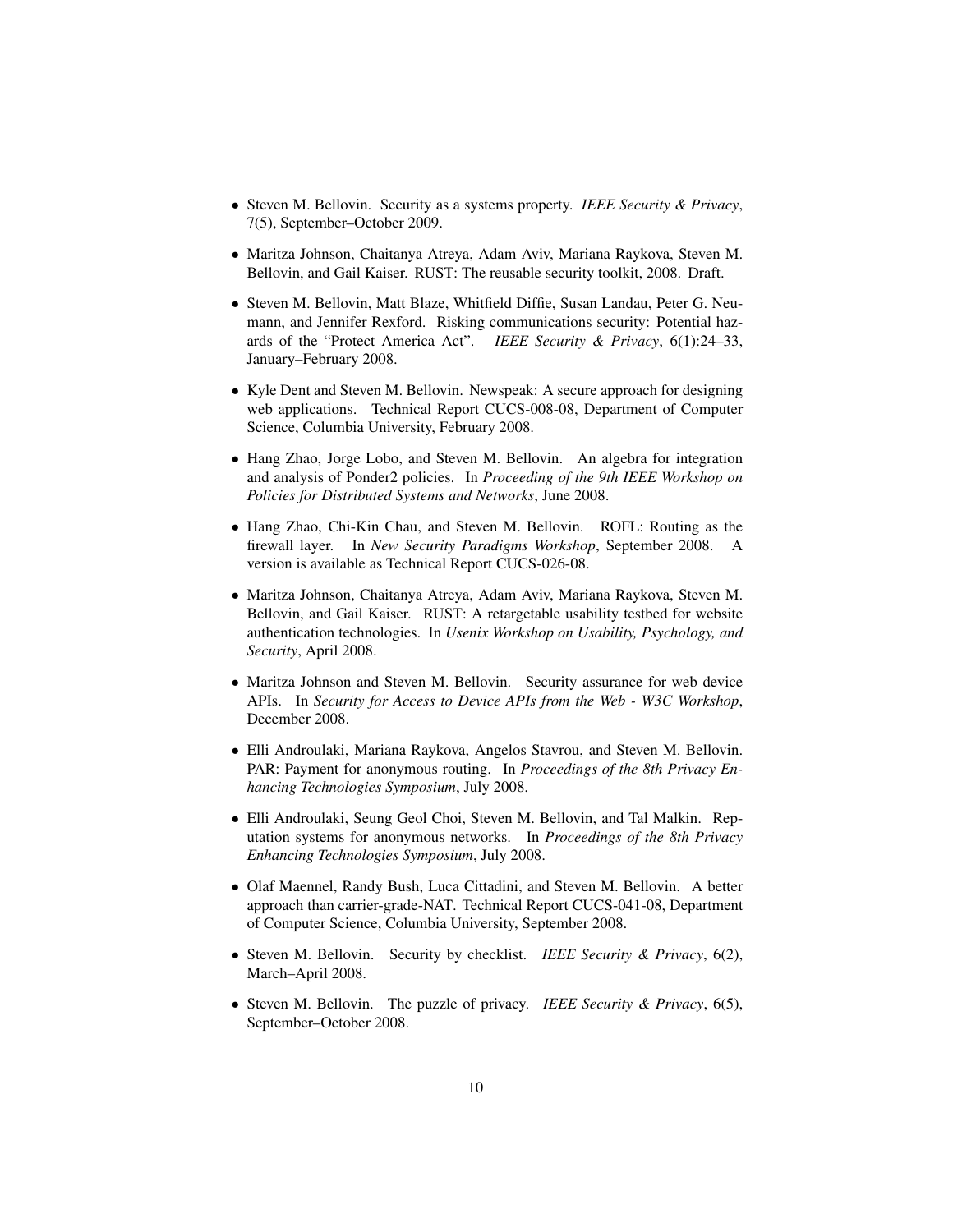- Steven M. Bellovin, Matt Blaze, Whitfield Diffie, Susan Landau, Peter G. Neumann, and Jennifer Rexford. Internal surveillance, external risks. *Communications of the ACM*, 50(12), December 2007.
- Hang Zhao and Steven M. Bellovin. Policy algebras for hybrid firewalls. Technical Report CUCS-017-07, Department of Computer Science, Columbia University, March 2007. Also presented at the Annual Conference of the ITA, 2007.
- Sotiris Ioannidis, Steven M. Bellovin, John Ioannidis, Angelos D. Keromytis, Kostas Anagnostakis, and Jonathan M. Smith. Coordinated policy enforcement for distributed applications. *International Journal of Network Security*, 4(1):69– 80, January 2007.
- Steven M. Bellovin and William R. Cheswick. Privacy-enhanced searches using encrypted Bloom filters. Technical Report CUCS-034-07, Department of Computer Science, Columbia University, September 2007.
- Elli Androulaki, Mariana Raykova, Angelos Stavrou, and Steven M. Bellovin. Opentor: Anonymity as a commodity service. Technical Report CUCS-031-07, Department of Computer Science, Columbia University, September 2007.
- Elli Androulaki, Seung Geol Choi, Steven M. Bellovin, and Tal Malkin. Reputation systems for anonymous networks. Technical Report CUCS-029-07, Department of Computer Science, Columbia University, September 2007.
- Steven M. Bellovin. Key Change Strategies for TCP-MD5. RFC 4808, March 2007.
- Steven M. Bellovin. DRM, complexity, and correctness. *IEEE Security & Privacy*, 5(1), January–February 2007.
- Steven M. Bellovin. Seers and craftspeople. *IEEE Security & Privacy*, 5(5), September–October 2007.
- Paula Hawthorn, Barbara Simons, Chris Clifton, David Wagner, Steven M. Bellovin, Rebecca Wright, Arnold Rosenthal, Ralph Poore, Lillie Coney, Robert Gellman, and Harry Hochheiser. Statewide databases of registered voters: Study of accuracy, privacy, usability, security, and reliability issues, February 2006. Report commissioned by the U.S. Public Policy Committee of the Association for Computing Machinery.
- Steven M. Bellovin, Matt Blaze, Ernest Brickell, Clinton Brooks, Vint Cerf, Whitfield Diffie, Susan Landau, Jon Peterson, and John Treichler. Security implications of applying the Communications Assistance to Law Enforcement Act to Voice over IP, 2006.
- Steven M. Bellovin, David D. Clark, Adrian Perrig, and Dawn Song. Workshop report: Clean-slate design for the next-generation secure Internet, March 2006. NSF workshop report.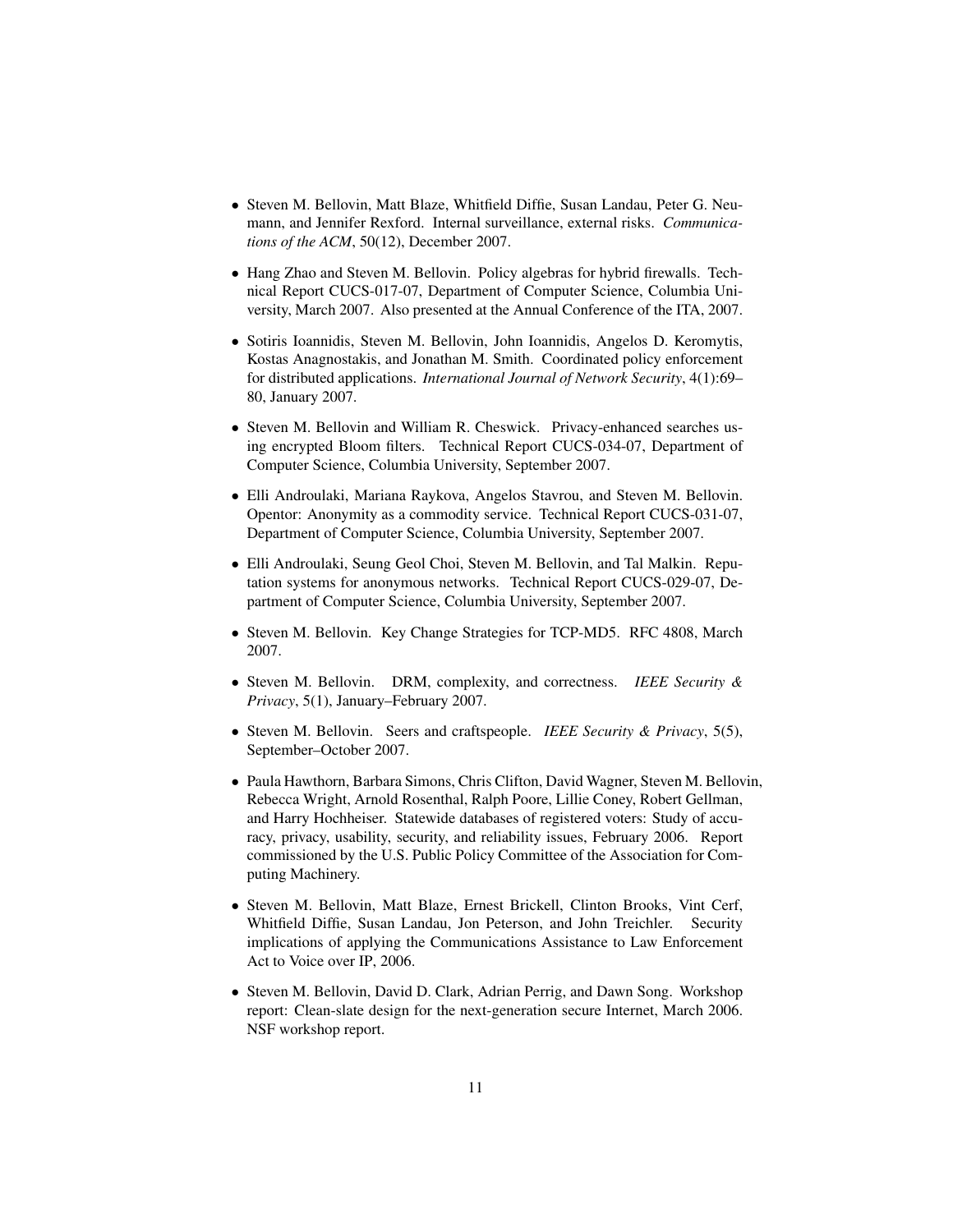- Ka-Ping Yee, David Wagner, Marti Hearst, and Steven M. Bellovin. Prerendered user interfaces for higher-assurance electronic voting. In *Usenix/ACCURATE Electronic Voting Technology Workshop*, August 2006. An earlier version appeared as Technical Report UCB/EECS-2006-35.
- Steven M. Bellovin, Angelos Keromytis, and Bill Cheswick. Worm propagation strategies in an IPv6 Internet. *;login:*, pages 70–76, February 2006.
- Steven M. Bellovin. Virtual machines, virtual security. *Communications of the ACM*, 49(10), October 2006. "Inside RISKS" column.
- Steven M. Bellovin and Eric K. Rescorla. Deploying a new hash algorithm. In *Proceedings of NDSS '06*, 2006.
- Steven M. Bellovin and A. Zinin. Standards Maturity Variance Regarding the TCP MD5 Signature Option (RFC 2385) and the BGP-4 Specification. RFC 4278, January 2006.
- Steven M. Bellovin. Unconventional wisdom. *IEEE Security & Privacy*, 4(1), January–February 2006.
- Steven M. Bellovin. On the brittleness of software and the infeasibility of security metrics. *IEEE Security & Privacy*, 4(4), July–August 2006.
- Steven M. Bellovin, Matt Blaze, and Susan Landau. The real national-security needs for VoIP. *Communications of the ACM*, 48(11), November 2005. "Inside RISKS" column.
- Steven M. Bellovin and Russ Housley. Guidelines for Cryptographic Key Management. RFC 4107, June 2005.
- Steven M. Bellovin. Security and privacy: Enemies or allies? *IEEE Security & Privacy*, 3(3), May–June 2005.
- Steven M. Bellovin. A look back at "Security problems in the TCP/IP protocol suite". In *Annual Computer Security Applications Conference*, December 2004. Invited paper.
- William Aiello, Steven M. Bellovin, Matt Blaze, Ran Canetti, John Ioannidis, Angelos D. Keromytis, and Omer Reingold. Just fast keying: Key agreement in a hostile Internet. *ACM Transactions on Information and System Security (TISSEC)*, 7(2):1–32, May 2004.
- Steven M. Bellovin. Spamming, phishing, authentication, and privacy. *Communications of the ACM*, 47(12), December 2004. "Inside RISKS" column.
- Steven M. Bellovin. Cybersecurity research needs, July 2003. Testimony before the House Select Committee on Homeland Security, Subcommittee on Cybersecurity, Science, Research, & Development, hearing on "Cybersecurity— Getting it Right". Transcript at https://archive.org/details/gov.gpo.fdsys.CHRG-108hhrg98150.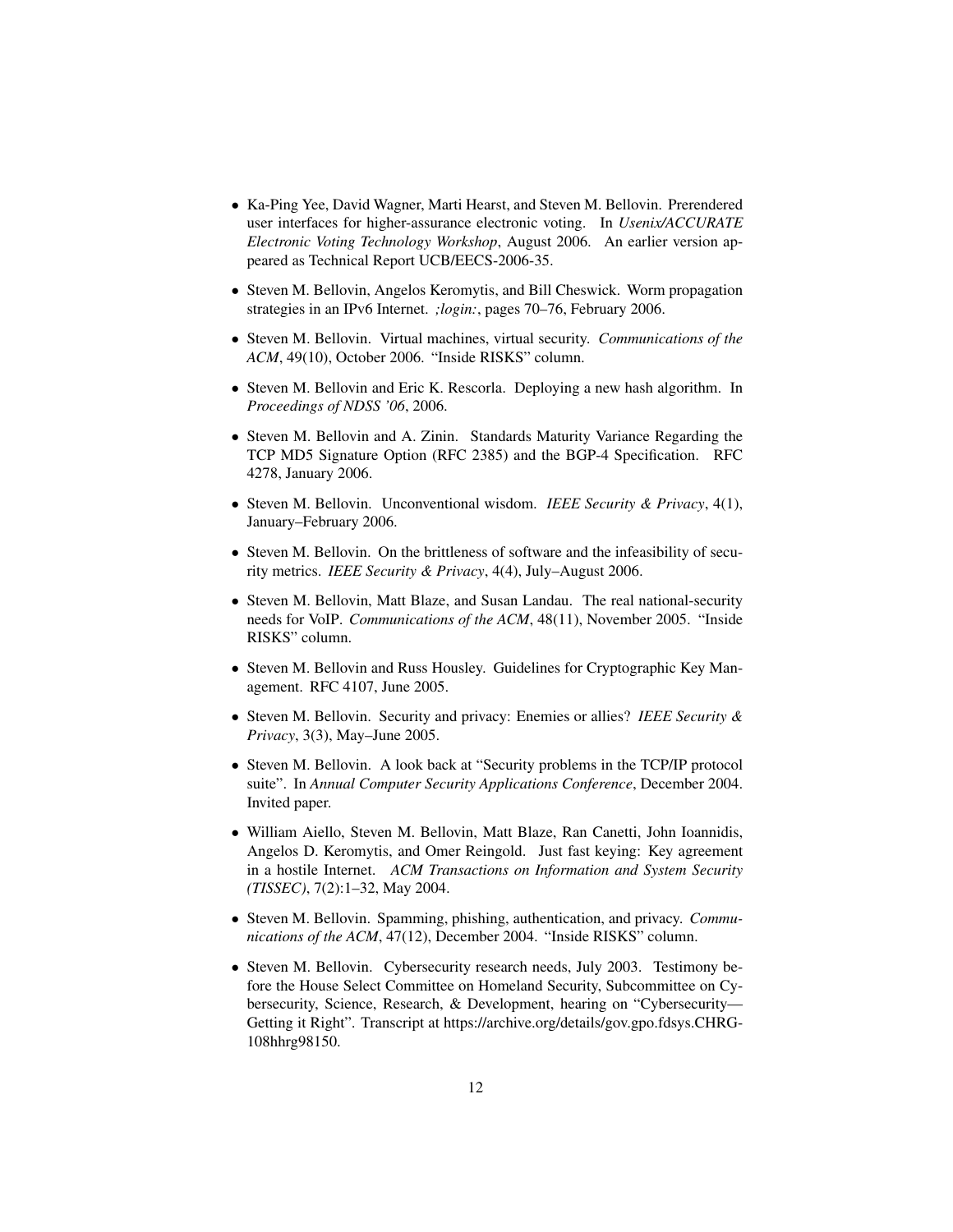- Steven M. Bellovin. Access control prefix router advertisement option for IPv6. Obsolete Internet draft, February 2003.
- Steven M. Bellovin, Marcus Leech, and Tom Taylor. ICMP traceback messages. Obsolete Internet draft, February 2003.
- Steven M. Bellovin and Emden R. Gansner. Using link cuts to attack Internet routing, 2003. Draft.
- Sotiris Ioannidis, Steven M. Bellovin, John Ioannidis, Angelos D. Keromytis, and Jonathan M. Smith. Design and implementation of virtual private services. In *Proceedings of the IEEE International Workshops on Enabling Technologies: Infrastructure for Collaborative Enterprises (WETICE), Workshop on Enterprise Security*, Linz, Austria, June 2003.
- Steven M. Bellovin. The Security Flag in the IPv4 Header. RFC 3514, April 01, 2003.
- Steven M. Bellovin, J. Ioannidis, A. Keromytis, and R. Stewart. On the Use of Stream Control Transmission Protocol (SCTP) with IPsec. RFC 3554, July 2003.
- Steven M. Bellovin and Randy Bush. Security through obscurity considered dangerous. Obsolete Internet draft, February 2002.
- Ratul Mahajan, Steven M. Bellovin, Sally Floyd, John Ioannidis, Vern Paxson, and Scott Shenker. Controlling high bandwidth aggregates in the network. *Computer Communication Review*, 32(3):62–73, July 2002.
- John Ioannidis and Steven M. Bellovin. Implementing pushback: Router-based defense against DDoS attacks. In *Proc. Internet Society Symposium on Network and Distributed System Security*, 2002.
- Sotiris Ioannidis, Steven M. Bellovin, and Jonathan Smith. Sub-operating systems: A new approach to application security. In *SIGOPS European Workshop*, September 2002.
- William Aiello, Steven M. Bellovin, Matt Blaze, Ran Canetti, John Ioannidis, Angelos D. Keromytis, and Omer Reingold. Efficient, DoS-resistant, secure key exchange for internet protocols. In *Proceedings of the ACM Computer and Communications Security (CCS) Conference*, November 2002.
- Steven M. Bellovin. A technique for counting NATted hosts. In *Proc. Second Internet Measurement Workshop*, pages 267–272, Marseille, 2002.
- Steven M. Bellovin. A "Reason" field for ICMP "Administratively Prohibited" messages. Obsolete Internet draft, December 2001.
- Steven M. Bellovin. Using Bloom Filters for authenticated yes/no answers in the DNS. Obsolete Internet draft, December 2001.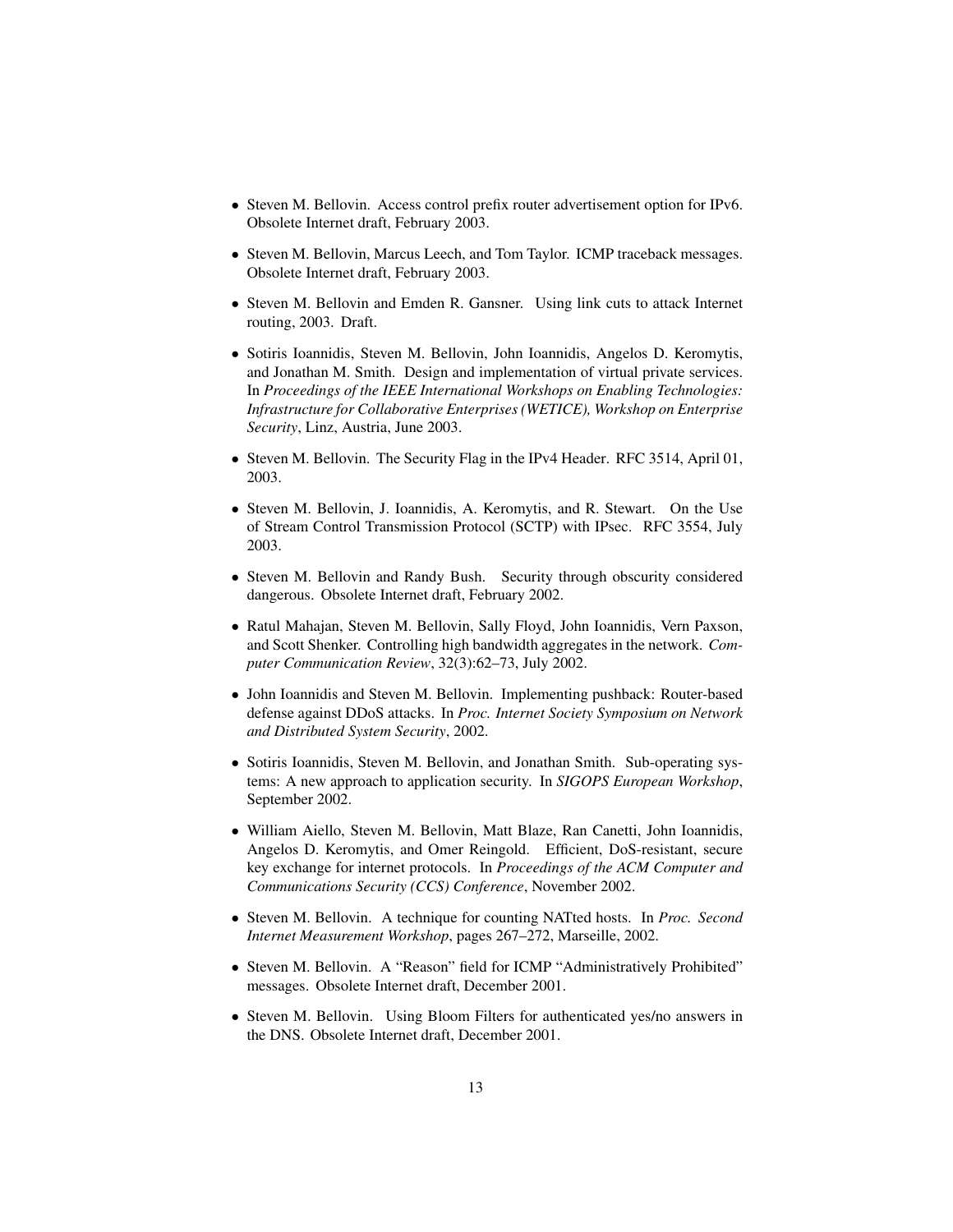- Steven M. Bellovin. Computer security—an end state? *Communications of the ACM*, 44(3), March 2001.
- Sotiris Ioannidis and Steven M. Bellovin. Building a secure web browser. In *Usenix Conference*, June 2001.
- Peter M. Gleitz and Steven M. Bellovin. Transient addressing for related processes: Improved firewalling by using IPv6 and multiple addresses per host. In *Proceedings of the Eleventh Usenix Security Symposium,*, August 2001.
- Steven M. Bellovin and M.A. Blaze. Cryptographic modes of operation for the Internet. In *Second NIST Workshop on Modes of Operation*, August 2001.
- Steven M. Bellovin, C. Cohen, J. Havrilla, S. Herman, B. King, J. Lanza, L. Pesante, R. Pethia, S. McAllister, G. Henault, R. T. Goodden, A. P. Peterson, S. Finnegan, K. Katano, R. M. Smith, and R. A. Lowenthal. Results of the "Security in ActiveX Workshop", December 2000.
- D. Whiting, B. Schneier, and Steven M. Bellovin. AES key agility issues in high-speed IPsec implementations, 2000.
- Steven M. Bellovin, Matt Blaze, David Farber, Peter Neumann, and Gene Spafford. Comments on the Carnivore system technical review draft, December 2000.
- Steven M. Bellovin and Robert G. Moskowitz. Client certificate and key retrieval for IKE. Obsolete Internet draft, November 2000.
- Matt Blaze and Steven M. Bellovin. Open Internet wiretapping, July 2000. Written testimony for a hearing on "Fourth Amendment Issues Raised by the FBI's 'Carnivore' Program" by the Subcommittee on the Constitution, House Judiciary Committee.
- Matt Blaze and Steven M. Bellovin. Tapping on my network door. *Communications of the ACM*, 43(10), October 2000.
- Steven M. Bellovin. Wiretapping the Net. *The Bridge*, 20(2):21–26, Summer 2000.
- Sotiris Ioannidis, Angelos D. Keromytis, Steven M. Bellovin, and Jonathan M. Smith. Implementing a distributed firewall. In *ACM Conference on Computer and Communications Security*, Athens, Greece, November 2000.
- Steven M. Bellovin, Adam Buchsbaum, and S. Muthukrishnan. TCP compression filter. Obsolete Internet draft, October 1999.
- Steven M. Bellovin, Adam Buchsbaum, and S. Muthukrishnan. TCP filters. Obsolete Internet draft, October 1999.
- Steven M. Bellovin. Distributed firewalls. *;login:*, pages 39–47, November 1999.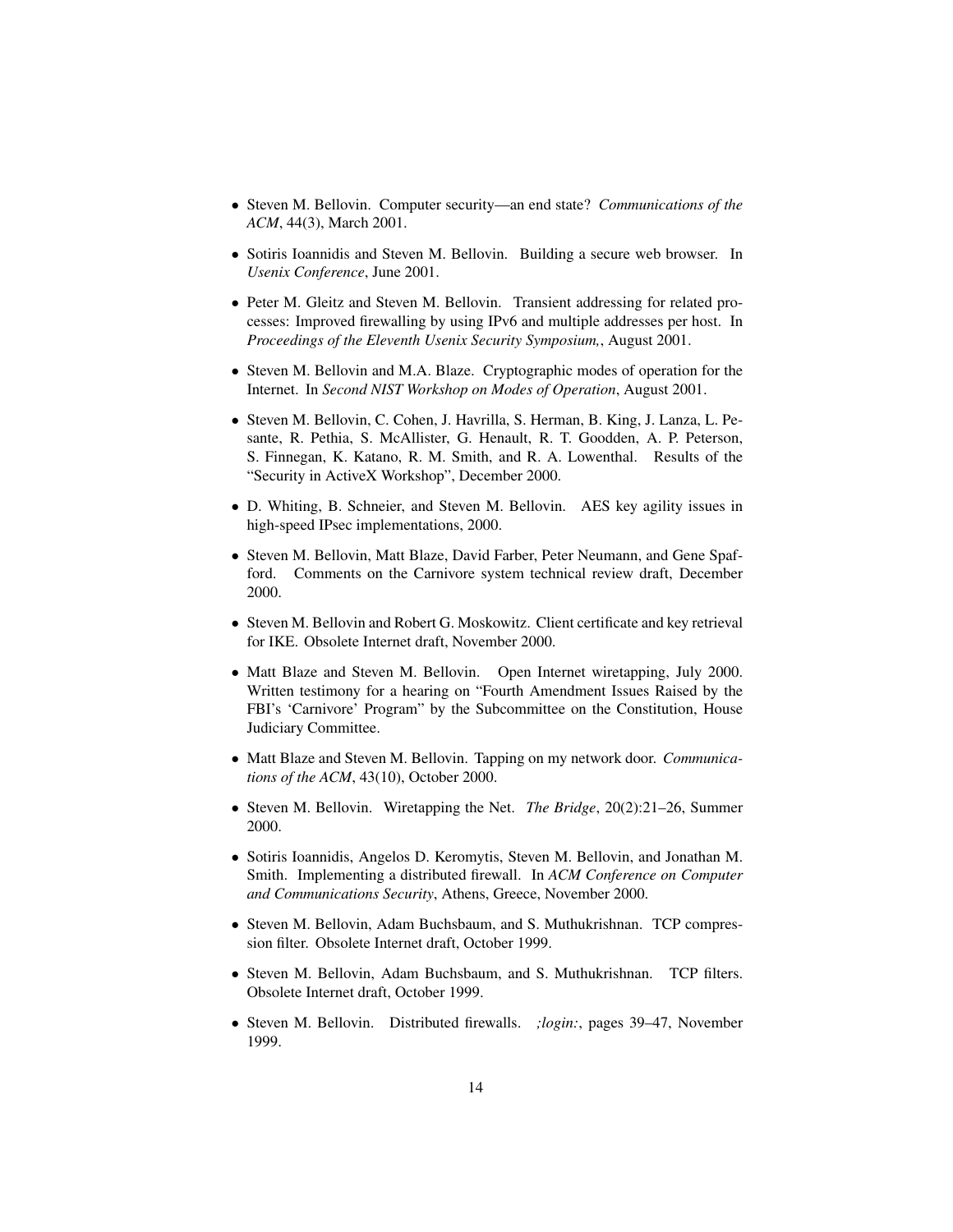- J. S. Denker, Steven M. Bellovin, H. Daniel, N. L. Mintz, T. Killian, and M. A. Plotnick. Moat: A virtual private network appliance and services platform. In *Proceedings of LISA XIII*, November 1999.
- Peter Gregory. Why systems administration is hard. In *Solaris Security*. Prentice-Hall, 1999. (Foreword).
- Fred Schneider, Steven M. Bellovin, and Alan Inouye. Critical infrastructures you can trust: Where telecommunications fits. In *Telecommunications Policy Research Conference*, October 1998.
- William Cheswick and Steven M. Bellovin. How computer security works: Firewalls. *Scientific American*, pages 106–107, October 1998.
- Steven M. Bellovin. Cryptography and the Internet. In *Advances in Cryptology: Proceedings of CRYPTO '98*, August 1998.
- Steven M. Bellovin. Report of the IAB Security Architecture Workshop. RFC 2316, April 1998.
- H. Lu, M. Krishnaswamy, L. Conroy, Steven M. Bellovin, F. Burg, A. DeSimone, K. Tewani, P. Davidson, H. Schulzrinne, and K. Vishwanathan. Toward the PSTN/Internet Inter-Networking–Pre-PINT Implementations. RFC 2458, November 1998.
- Hal Abelson, Ross Anderson, Steven M. Bellovin, Josh Benaloh, Matt Blaze, Whitfield Diffie, John Gilmore, Peter G. Neumann, Ronald L. Rivest, Jeffrey I. Schiller, and Bruce Schneier. The risks of key recovery, key escrow, and trusted third-party encryption, May 1997. A report by an ad hoc group of cryptographers and computer scientists.
- Yakov Rekhter, Paul Resnick, and Steven M. Bellovin. Financial incentives for route aggregation and efficient address utilization in the Internet. In *Proceedings of Telecommunications Policy Research Conference*, 1997.
- Steven M. Bellovin. Probable plaintext cryptanalysis of the IP security protocols. In *Proc. of the Symposium on Network and Distributed System Security*, pages 155–160, 1997.
- Bill Cheswick and Steven M. Bellovin. A DNS filter and switch for packetfiltering gateways. In *Proceedings of the Sixth Usenix Unix Security Symposium*, pages 15–19, San Jose, CA, 1996.
- Steven M. Bellovin. Problem areas for the IP security protocols. In *Proceedings of the Sixth Usenix Unix Security Symposium*, pages 205–214, July 1996.
- David A. Wagner and Steven M. Bellovin. A "bump in the stack" encryptor for MS-DOS systems. In *Proceedings of the Symposium on Network and Distributed System Security*, pages 155–160, San Diego, February 1996.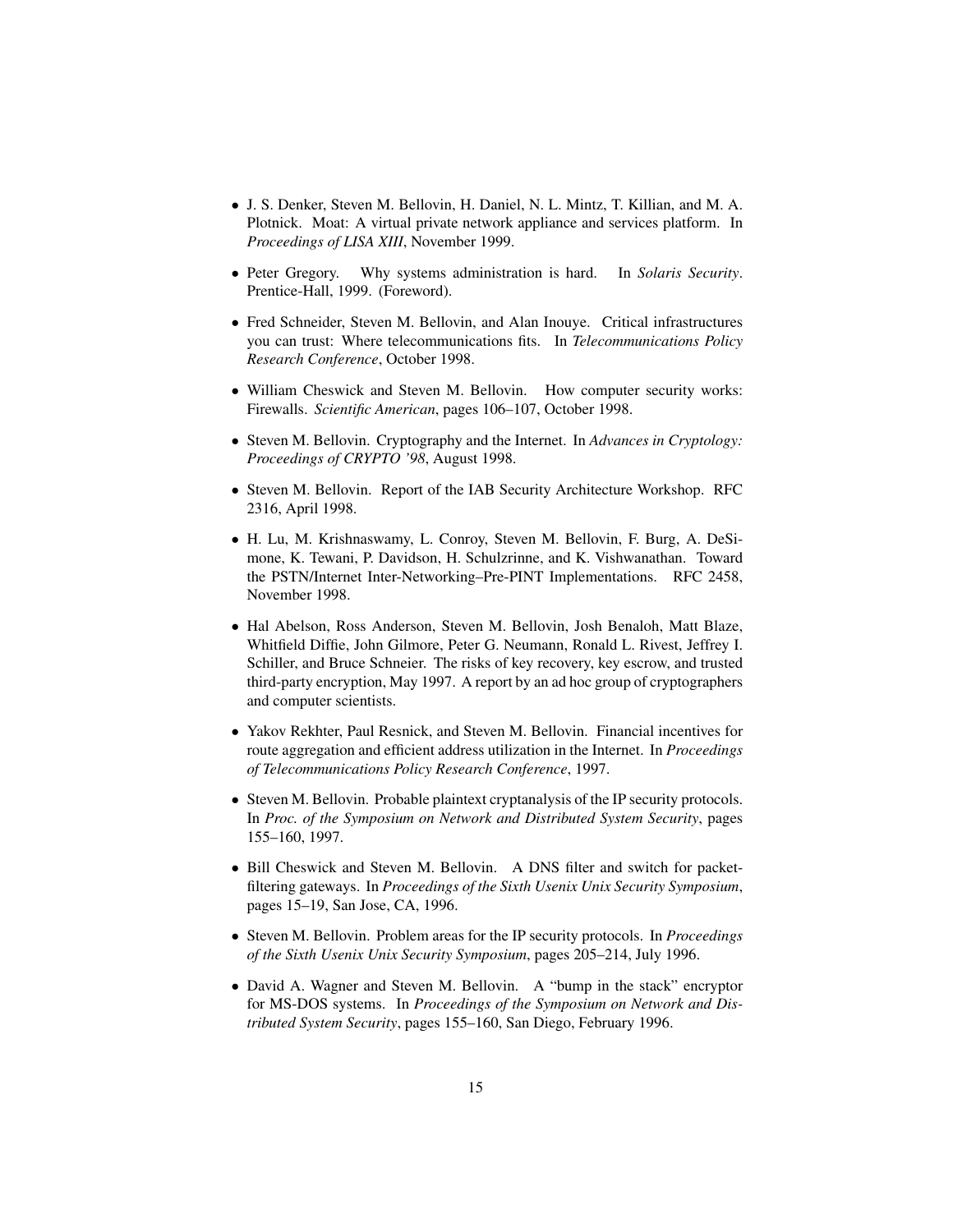- Uri Blumenthal and Steven M. Bellovin. A better key schedule for DES-like ciphers. In *Proceedings of PRAGOCRYPT '96*, Prague, 1996.
- Steven M. Bellovin. Defending Against Sequence Number Attacks. RFC 1948, May 1996.
- Steven M. Bellovin. Using the domain name system for system break-ins. In *Proceedings of the Fifth Usenix Unix Security Symposium*, pages 199–208, Salt Lake City, UT, June 1995.
- Steven M. Bellovin. Security and uses of the Internet. In *Proceedings of the North American Serials Interest Group*, June 1995.
- Matt Blaze and Steven M. Bellovin. Session-layer encryption. In *Proc. 5th USENIX UNIX Security Symposium*, Salt Lake City, UT, June 1995.
- David A. Wagner and Steven M. Bellovin. A programmable plaintext recognizer, 1994. Unpublished.
- Steven M. Bellovin and William R. Cheswick. Network firewalls. *IEEE Communications Magazine*, 32(9):50–57, Sept 1994.
- Steven M. Bellovin and Michael Merritt. An attack on the *Interlock Protocol* when used for authentication. *IEEE Transactions on Information Theory*, 40(1):273–275, January 1994.
- Steven M. Bellovin. Firewall-Friendly FTP. RFC 1579, February 1994.
- Steven M. Bellovin. Security Concerns for IPng. RFC 1675, August 1994.
- Steven M. Bellovin. On Many Addresses per Host. RFC 1681, August 1994.
- Steven M. Bellovin and Michael Merritt. Augmented encrypted key exchange. In *Proceedings of the First ACM Conference on Computer and Communications Security*, pages 244–250, Fairfax, VA, November 1993.
- Steven M. Bellovin. Packets found on an internet. *Computer Communication Review*, 23(3):26–31, July 1993.
- Steven M. Bellovin. A best-case network performance model, 1992. Unpublished.
- Steven M. Bellovin. There be dragons. In *Proceedings of the Third Usenix Unix Security Symposium*, pages 1–16, September 1992.
- Steven M. Bellovin and Michael Merritt. Encrypted key exchange: Passwordbased protocols secure against dictionary attacks. In *Proc. IEEE Computer Society Symposium on Research in Security and Privacy*, pages 72–84, Oakland, CA, May 1992.
- Steven M. Bellovin and Michael Merritt. Encrypted key exchange: Passwordbased protocols secure against dictionary attacks, August 1991.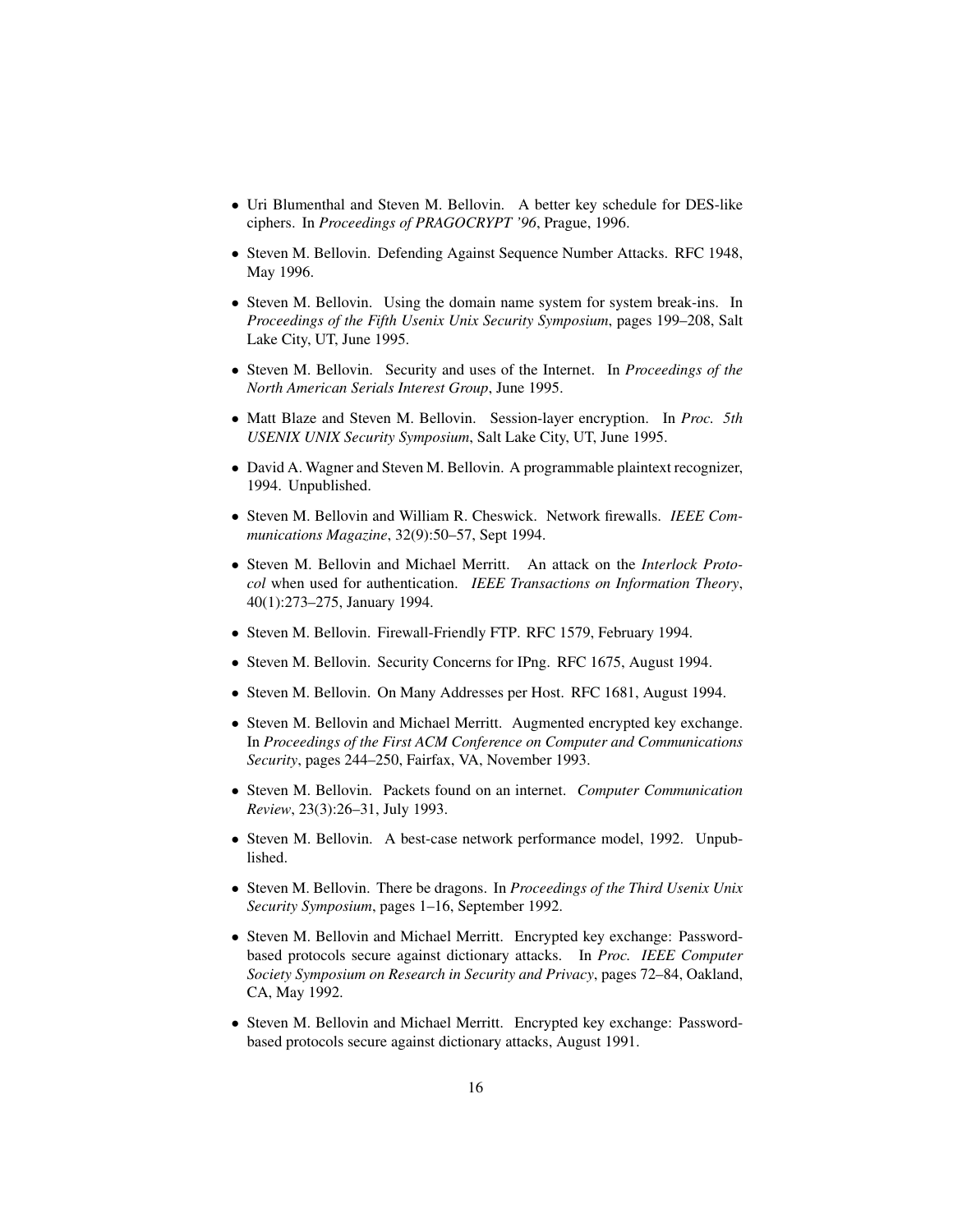- Steven M. Bellovin and Michael Merritt. Limitations of the Kerberos authentication system. In *USENIX Conference Proceedings*, pages 253–267, Dallas, TX, Winter 1991.
- Steven M. Bellovin, November 1990. Internal report.
- Steven M. Bellovin and Michael Merritt. Limitations of the Kerberos authentication system. *Computer Communication Review*, 20(5), October 1990.
- Steven M. Bellovin. Pseudo-network drivers and virtual networks. In *USENIX Conference Proceedings*, pages 229–244, Washington, DC, January 1990.
- Steven M. Bellovin. Towards a commercial IP security option. In *Commercial IPSO Workshop, INTEROP '89*, 1989.
- Steven M. Bellovin. Security problems in the TCP/IP protocol suite. *Computer Communication Review*, 19(2):32–48, April 1989.
- Steven M. Bellovin. The "session tty" manager. In *Proc. Usenix Conference*, Summer 1988.
- Peter Honeyman and Steven M. Bellovin. PATHALIAS or the care and feeding of relative addresses. In *Proc. Summer Usenix Conference*, 1986.

## Major Positions

| 2013–2015        | Member, National Research Council study committee on FAA Next Gen-<br>eration Air Traffic Control System |
|------------------|----------------------------------------------------------------------------------------------------------|
| 2012–now         | Member, National Research Council study committee on Cybersecurity<br>Foundations                        |
| 2010–now         | Member, Computer Science and Telecommunications Board of the Na-<br>tional Academies                     |
| 2009–2012        | Member, Technical Guidelines Development Committee of the Elections<br><b>Assistance Commission</b>      |
| <b>2008</b>      | Co-chair, Applied Cryptography and Network Security (ACNS)                                               |
| 2006             | Chair, Steps Towards Reducing Unwanted Traffic in the Internet (SRUTI)                                   |
| 2005–2014        | Member, Department of Homeland Security Science and Technology<br><b>Advisory Committee</b>              |
| <b>2004–2007</b> | Member, National Research Council study committee on cybersecurity<br>research needs.                    |
| <b>2002–2004</b> | Member, ICANN DNS Security and Stability Advisory Committee.                                             |
| <b>2002–2004</b> | Security Area co-director, Internet Engineering Task Force (IETF).                                       |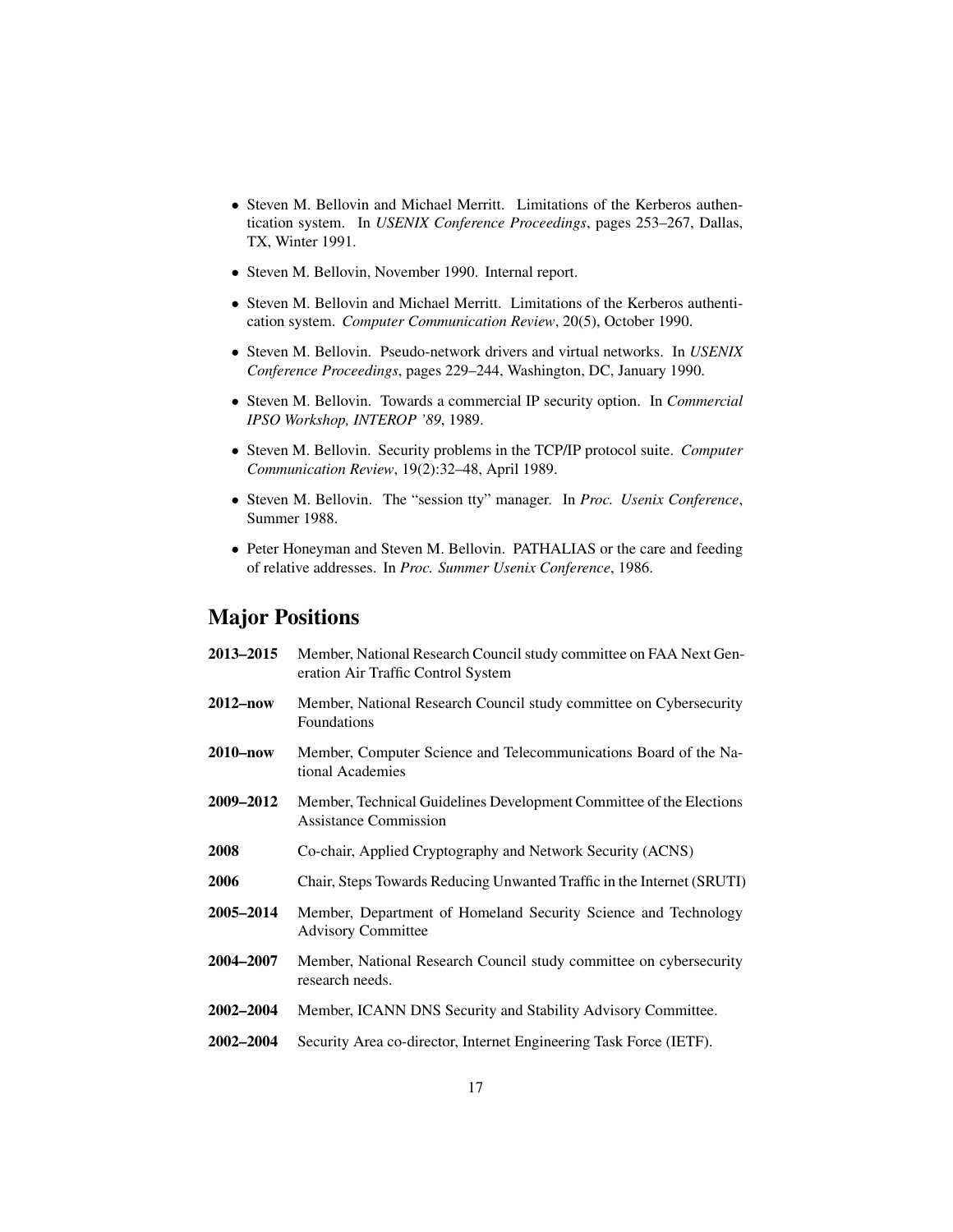- 2002 Chair, program committee, IEEE Symposium on Security and Privacy.
- 2002 Member, Information Technology sub-committee, National Research Council study committee on science and technology against terrorism.
- 2001–2003 Member, ACM Advisory Committee on Security and Privacy.
- 2001 Vice-chair, program committee, IEEE Symposium on Security and Privacy.
- 2001–2003 Member, National Research Council study committee on authentication technologies and their privacy implications.
- 2000–2002 Chair, IETF ITRACE working group.
- 2000 Co-chair, Usenix Security Symposium.
- 1999–2002 IETF representative, ICANN Protocol Supporting Organization
- 1999–2003 Co-chair, IETF SPIRITS working group.
- 1997–2001 Co-chair, IETF PINT working group.
- 1996–1998 Member, National Research Council study committee on information systems trustworthiness.
- 1996–2002 Member, Internet Architecture Board.
- 1996 Co-chair, Usenix Security Symposium.
- 1993–1995 Member, IETF IPng Directorate.

### U.S. Patents

- 9,392,423 Enhanced communication service for predicting and handling communication interruption
- 8,798,614 Enhanced communication service for predicting and handling communication interruption
- 8,676,916 Method and Apparatus for Connection to Virtual Private Networks for Secure Transactions
- 8,239,531 Method and Apparatus for Connection to Virtual Private Networks for Secure Transactions
- 8,145,793 System and Method for Distributed Content Transformation
- 8,107,479 Method and System for Telephony and High Speed Data Access on a Broadband Access Network
- 8,037,167 Method for Detecting Hosts behind Network Address Translators